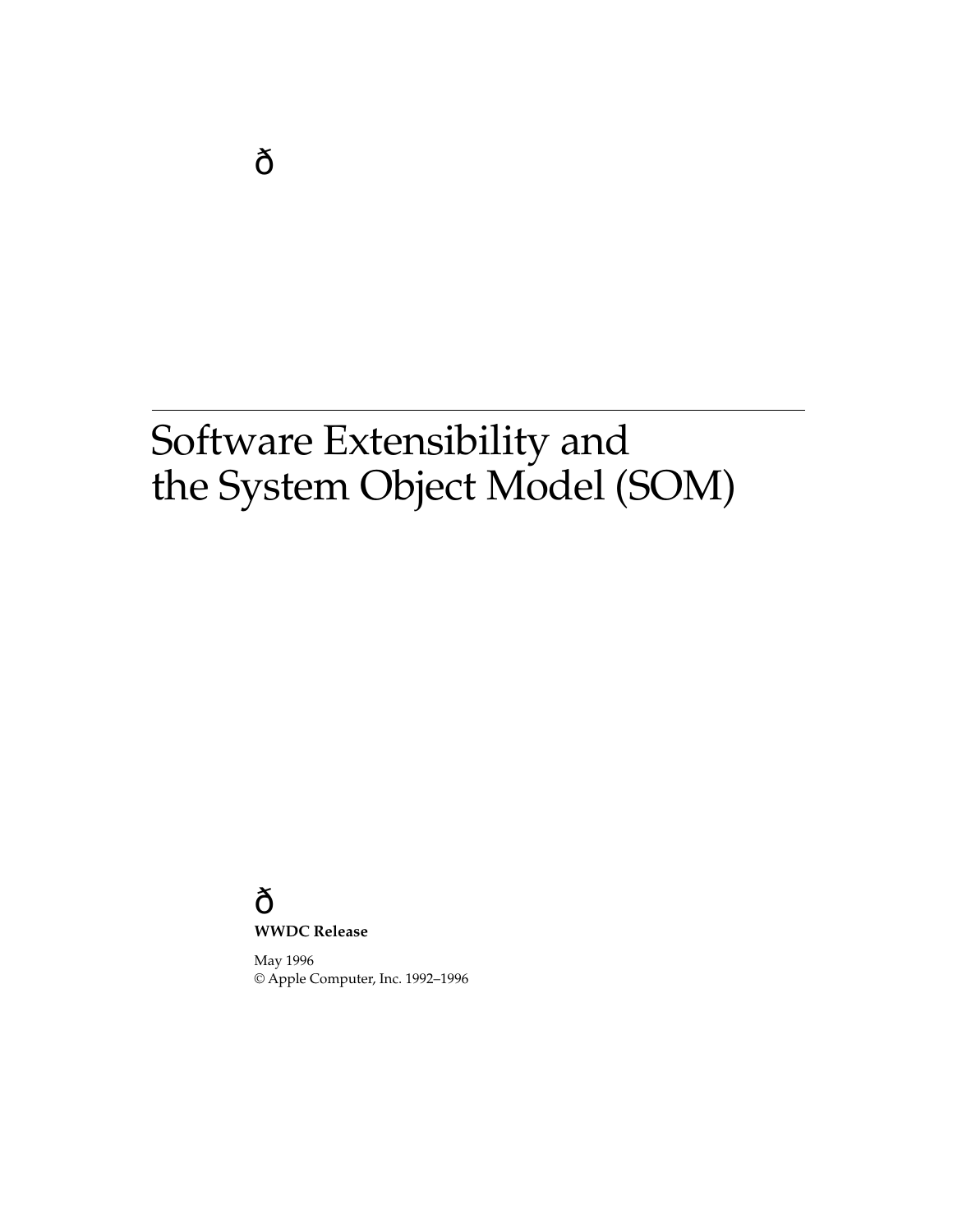Apple Computer, Inc.

© 1992–1996 Apple Computer, Inc. All rights reserved.

No part of this publication may be reproduced, stored in a retrieval system, or transmitted, in any form or by any means, mechanical, electronic, photocopying, recording, or otherwise, without prior written permission of Apple Computer, Inc., except to make a backup copy of any documentation provided on CD-ROM.

The Apple logo is a trademark of Apple Computer, Inc. Use of the "keyboard" Apple logo (Option-Shift-K) for commercial purposes without the prior written consent of Apple may constitute trademark infringement and unfair competition in violation of federal and state laws.

No licenses, express or implied, are granted with respect to any of the technology described in this book. Apple retains all intellectual property rights associated with the technology described in this book. This book is intended to assist application developers to develop applications only for Apple-labeled or Apple-licensed computers.

Every effort has been made to ensure that the information in this manual is accurate. Apple is not responsible for typographical errors. Apple Computer, Inc. 1 Infinite Loop

Cupertino, CA 95014 408-996-1010

Apple, the Apple logo, AppleLink, AppleScript, AppleShare, AppleTalk, GeoPort, HyperCard, ImageWriter, LocalTalk, Macintosh, MacTCP, OpenDoc, PowerBook, Power Macintosh, PowerTalk, QuickTime, TrueType, and WorldScript are trademarks of Apple Computer, Inc., registered in the United States and other countries.

Balloon Help, Chicago, Finder, Geneva, Mac, and QuickDraw are trademarks of Apple Computer, Inc.

IBM is a registered trademark of International Business Machines Corporation.

MacPaint and MacWrite are registered trademarks, and Clarisworks is a trademark, of Claris Corporation.

NuBus is a trademark of Texas Instruments.

PowerPC is a trademark of International Business Machines Corporation, used under license therefrom.

UNIX is a registered trademark of Novell, Inc. in the United States and other countries, licensed exclusively through X/Open Company, Ltd.

Simultaneously published in the United States and Canada.

**Even though Apple has reviewed this manual, APPLE MAKES NO WARRANTY OR REPRESENTATION, EITHER EXPRESS OR IMPLIED, WITH RESPECT TO THIS MANUAL, ITS QUALITY, ACCURACY, MERCHANTABILITY, OR FITNESS FOR A PARTICULAR PURPOSE. AS A RESULT, THIS MANUAL IS SOLD "AS IS," AND YOU, THE PURCHASER, ARE ASSUMING THE ENTIRE RISK AS TO ITS QUALITY AND ACCURACY.**

**IN NO EVENT WILL APPLE BE LIABLE FOR DIRECT, INDIRECT, SPECIAL, INCIDENTAL, OR CONSEQUENTIAL DAMAGES RESULTING FROM ANY DEFECT OR INACCURACY IN THIS MANUAL, even if advised of the possibility of such damages.**

**THE WARRANTY AND REMEDIES SET FORTH ABOVE ARE EXCLUSIVE AND IN LIEU OF ALL OTHERS, ORAL OR WRITTEN, EXPRESS OR IMPLIED. No Apple dealer, agent, or employee is authorized to make any modification, extension, or addition to this warranty.**

**Some states do not allow the exclusion or limitation of implied warranties or liability for incidental or consequential damages, so the above limitation or exclusion may not apply to you. This warranty gives you specific legal rights, and you may also have other rights which vary from state to state..**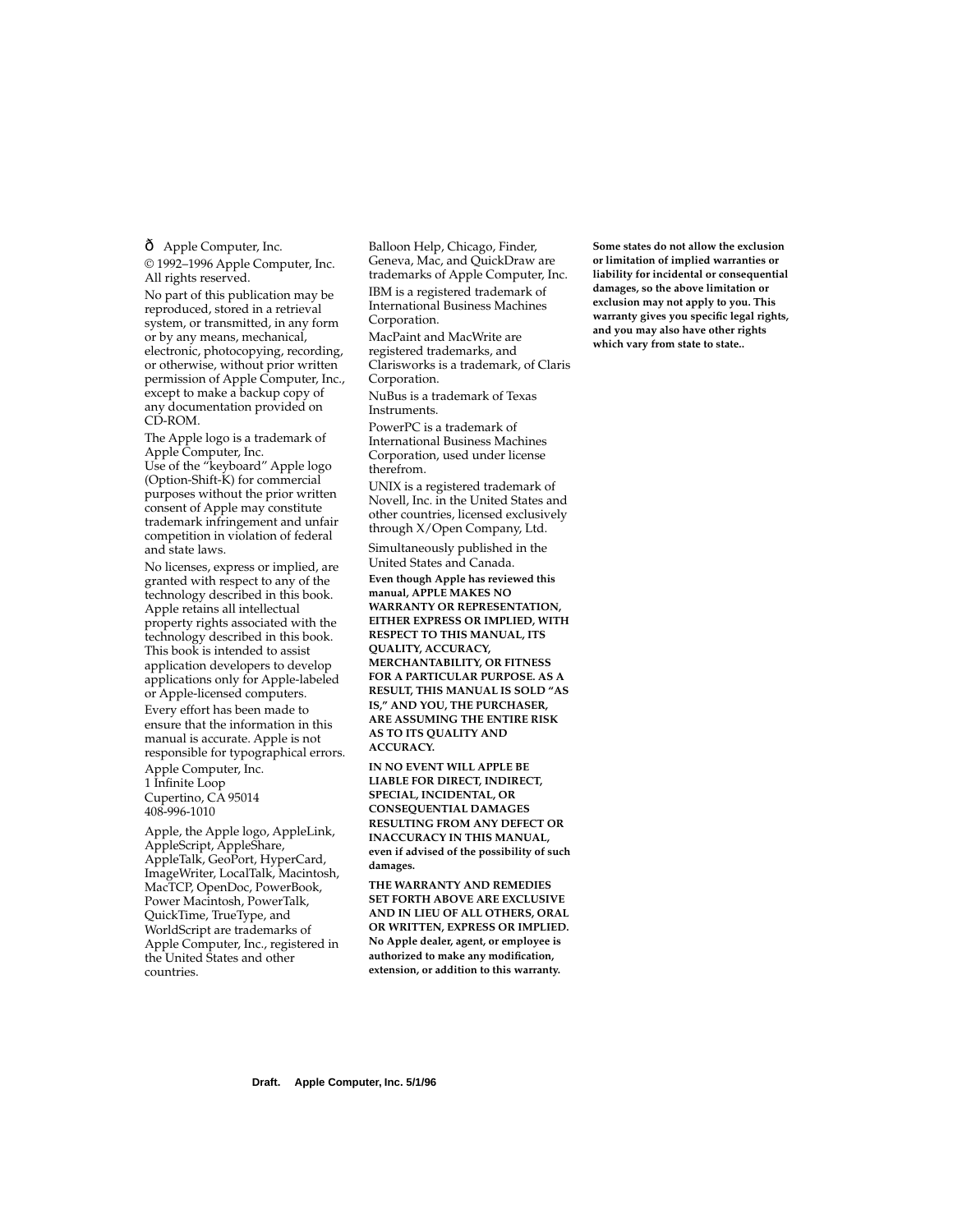# Contents

[The Need for Software Extensibility 1-4](#page-5-0) [The Object Oriented Approach to Extensibility 1-5](#page-6-0) [The Benefits of the System Object Model 1-6](#page-7-0) [Using the SOM Classes Provided by Mac OS 8 1-7](#page-8-0) [Using Unmodified SOM Classes 1-7](#page-8-0) [Modifying SOM Classes 1-8](#page-9-0) [Creating SOM Classes 1-9](#page-10-0) [Other Mechanisms for Extending Software in Mac OS 8 1-9](#page-10-0) [Shared Libraries 1-10](#page-11-0) [Collection Tags 1-11](#page-12-0) [The Patch Manager 1-11](#page-12-0) [Background-Only Programs 1-12](#page-13-0)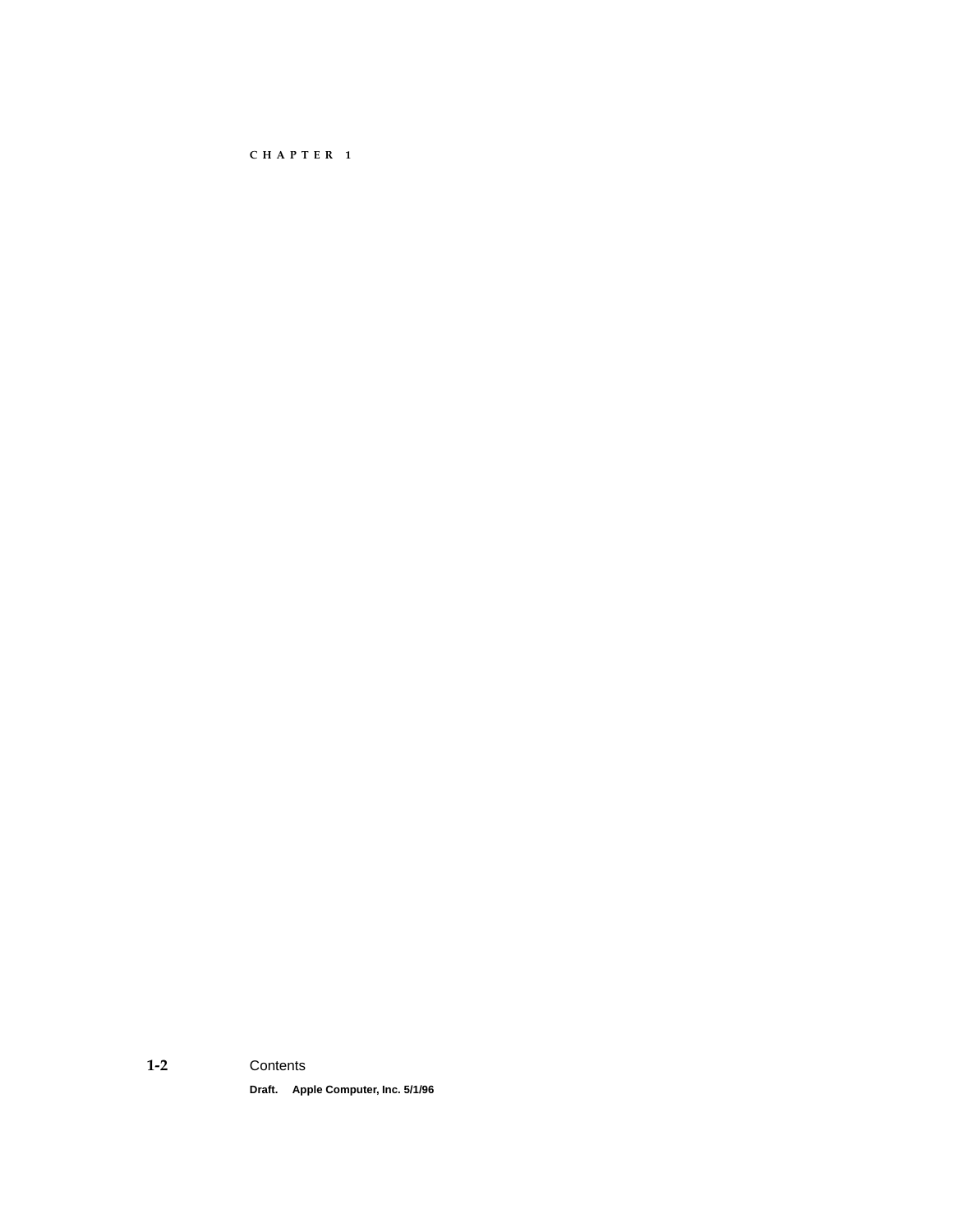<span id="page-4-0"></span>To make object-oriented libraries viable for extending software, Mac OS 8 uses IBM's System Object Model (SOM), a new model for developing and packaging object-oriented software. This document introduces you to where and why Apple uses SOM classes in Mac OS 8 and what impact, if any, these may have on your own software development.

The Apple implementation of the System Object Model is called SOMobjects for Mac OS. In short, this technology provides Mac OS 8 with an object-oriented mechanism for software extensibility without the drawbacks commonly associated with object-oriented programming—in particular, the inability to reuse binary code, and various language incompatibilities between class libraries and the applications that use them.

In Mac OS 8, SOMobjects for Mac OS is used to implement

- interface definition objects (IDOs) for many standard user interface elements such as windows and menus
- panels for other human interface elements such as controls, lists, and icons, which incorporate such standard behaviors as keyboard navigation, copy and paste, and drag and drop
- all Text Service Manager services, including interactive text services (like spelling checkers) and text input methods (like user keyboard activity)
- runtime support for OpenDoc component software

By using SOMobjects for Mac OS, Mac OS 8 provides users with up-to-date features and a consistent user interface across applications, system software releases, and application revisions. SOMobjects for Mac OS benefits you and your users in these main areas:

- When Apple adds new features to subsequent versions of the Mac OS, users won't need to update their software to gain these features, because applications will automatically inherit them. For example, if Apple defines a new capability for windows in a future version of the Mac OS, all Mac OS 8 applications would automatically gain this new capability. With SOMobjects for Mac OS, Apple provides an easier way for you to keep your products up to date.
- When applications enhance or modify portions of Mac OS 8, these enhancements will be available to users even after Apple releases later versions of the Mac OS. For example, an application can alter the default behavior of a control provided by Mac OS 8 in one release, and this modified behavior will continue to work in subsequent releases of the Mac OS. With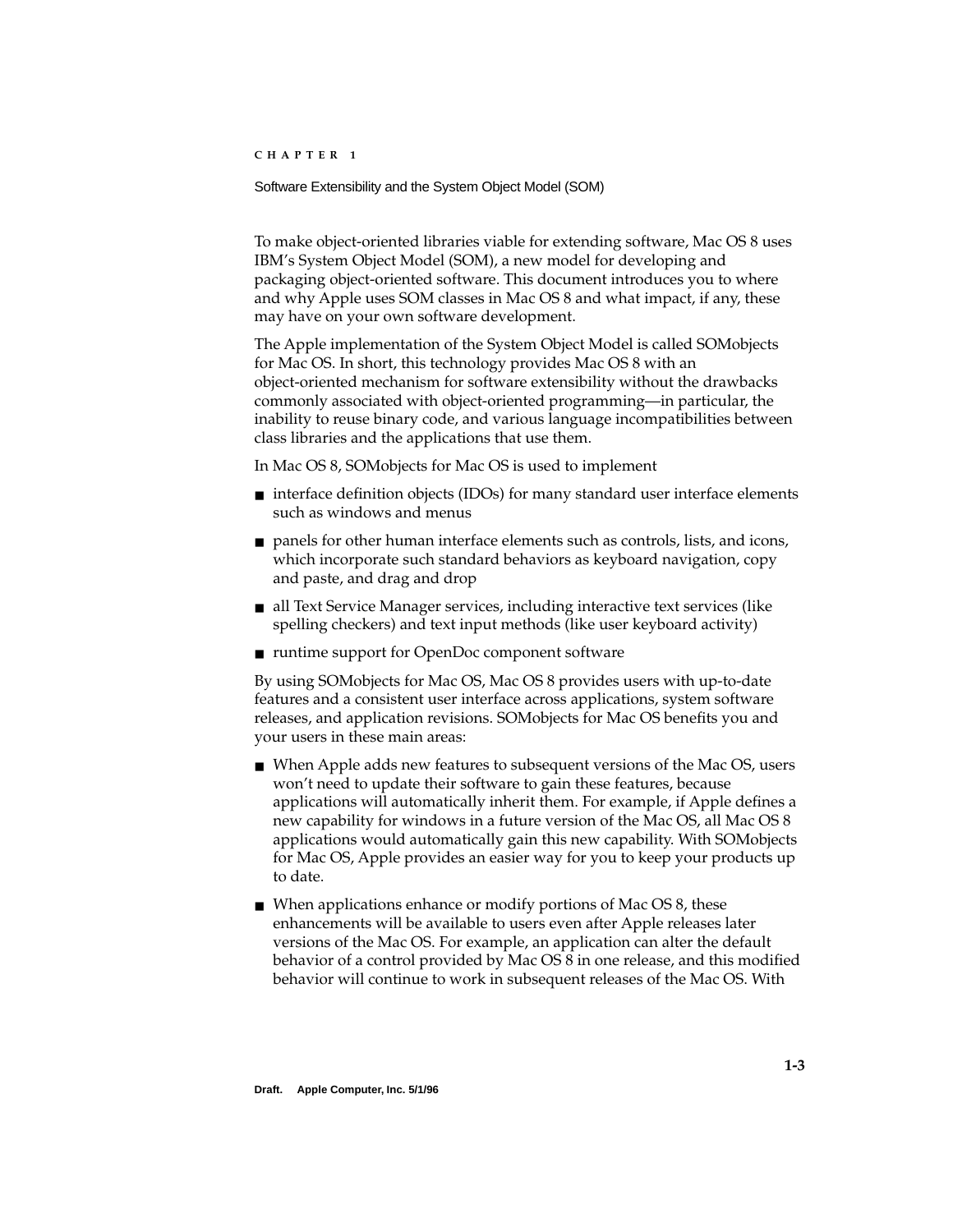<span id="page-5-0"></span>SOMobjects for Mac OS, Apple provides an easier way for you to extend portions of Mac OS 8 while remaining compatible with future versions of the Mac OS.

■ SOMobjects for Mac OS provides you with an object-oriented approach to extensibility in your own code. For example, you can create your own SOM classes that can be easily altered and enhanced in subsequent updates to your application.

The Code Fragment Manager forms the foundation of the Mac OS 8 runtime environment. The Mac OS 8 implementation of SOM is layered on top of the Code Fragment Manager. The SOM kernel—that is, the runtime portion of SOMobjects for Mac OS—is an application-level shared library. Because the SOM kernel is implemented as a standard application-level shared library, each program using SOMobjects for Mac OS is completely independent from all others. (The SOM kernel consists of the classes SOMObject, SOMClass, and SOMClassMgr, their methods, and a number of class-independent functions and macros. In Mac OS 8, the SOM kernel resides in two files: the runtime shared library and the shared library referenced at link time.)

# The Need for Software Extensibility 1

Extensible software is designed to be more easily expanded, modified, and updated—either by its creator or by other programmers. Because the code that creates and manages controls is extensible in Mac OS 8, for example, you can easily tailor controls in a manner appropriate to your application to make them more helpful to users, and Apple can easily modify or add new control capabilities in later Mac OS releases.

Extensibility was given little consideration in the designs of earlier versions of the Mac OS, but developers found ways to extend system software on their own—with useful but sometimes unfortunate results for users. For example, while all previous versions of the Macintosh Toolbox have provided useful programming interfaces to help programs manage such human interface elements as menus, many application developers needed features not provided by the Macintosh Toolbox, so they wrote their own code to create such extensions as pop-up menus and tear-off menus. Unfortunately, this sort of ad hoc system software reengineering has caused a multitude of problems, including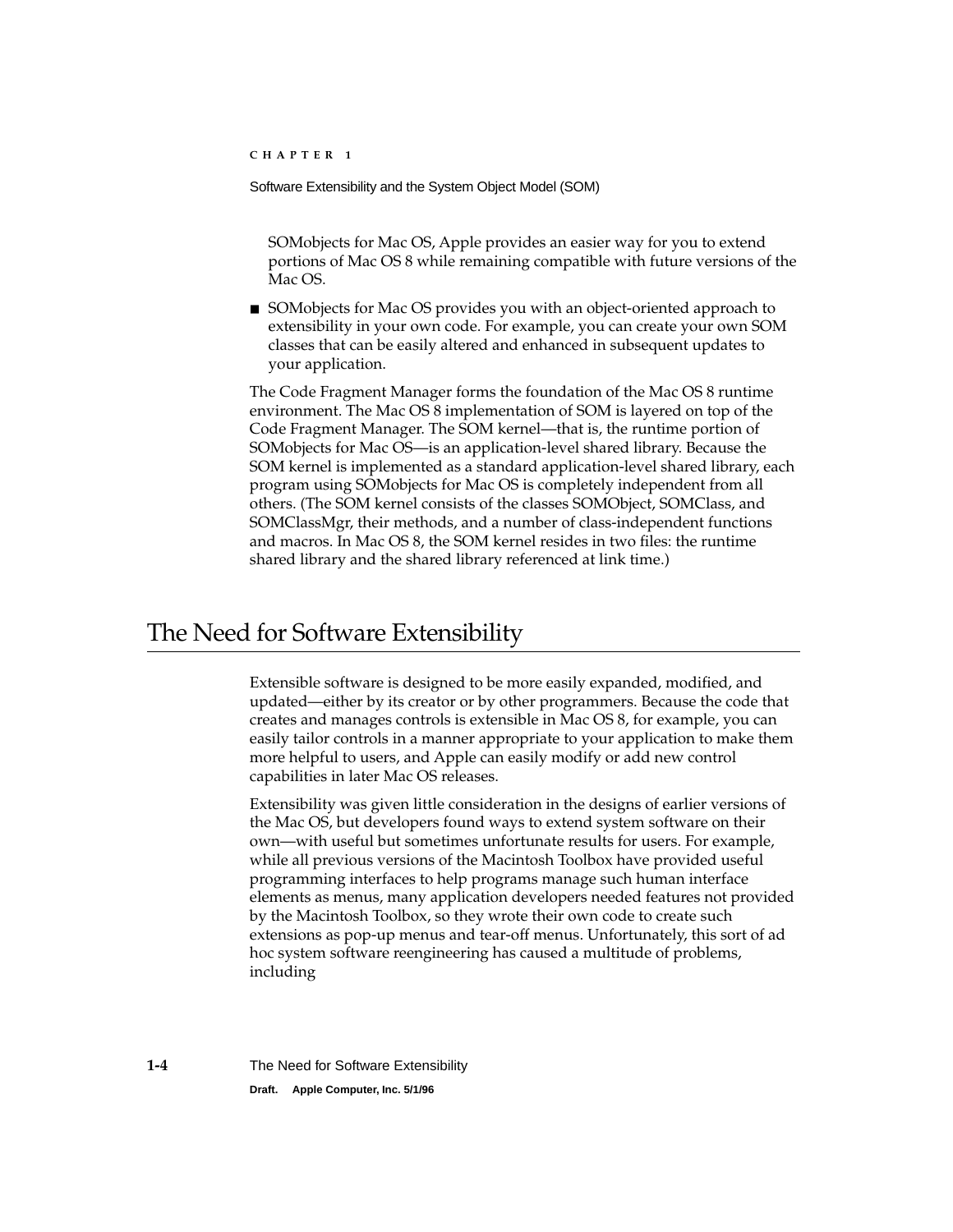- <span id="page-6-0"></span>■ inconsistency to users—as, for example, when they must learn the different appearances and behaviors of all the custom implementations of tear-off menus provided by many different applications
- unnecessary development work for you—as, for example, when you needed to create your own version of tear-off menus instead of relying on code that the Macintosh Toolbox could have provided
- additional testing and qualification burdens for you—as, for example, when you needed to ensure that your own version of tear-off menus worked correctly under a multitude of software and hardware configurations
- system and application instability—as, for example, when custom tear-off menus created by other programmers (not by you, of course) did *not* work correctly under certain software or hardware configurations, causing programs to crash
- revision constraints for the Mac OS—as, for example, when you or others created user interface elements that have made it difficult for Apple to implement or update them in a uniform way across all applications

To help alleviate these problems, Mac OS 8 implements many capabilities in more easily extensible SOM classes. Note that SOMobjects for Mac OS is not the only mechanism Mac OS 8 provides for extending or updating software. Other Mac OS 8 mechanisms are described at the end of this document. However, SOMObjects for Mac OS does provide an ideal mechanism for designing and packaging extensible software using object-oriented programming techniques.

# The Object Oriented Approach to Extensibility 1

As developers using object-oriented programming techniques know, object classes facilitate the addition of features and capabilities to existing source code. For example, without changing any other code in a drawing program, you can override methods in the class for an object that draws itself as a two-dimensional black-and-white square so that the object can instead draw itself as a three-dimensional color cube.

However, commercial object-oriented languages such as C++ suffer because they don't support the reuse of binary code—they support the reuse of source code only. For example, to make use of the object that can draw itself as a three-dimensional cube, you would probably need to recompile the entire application. To update users with this new three-dimensional drawing feature,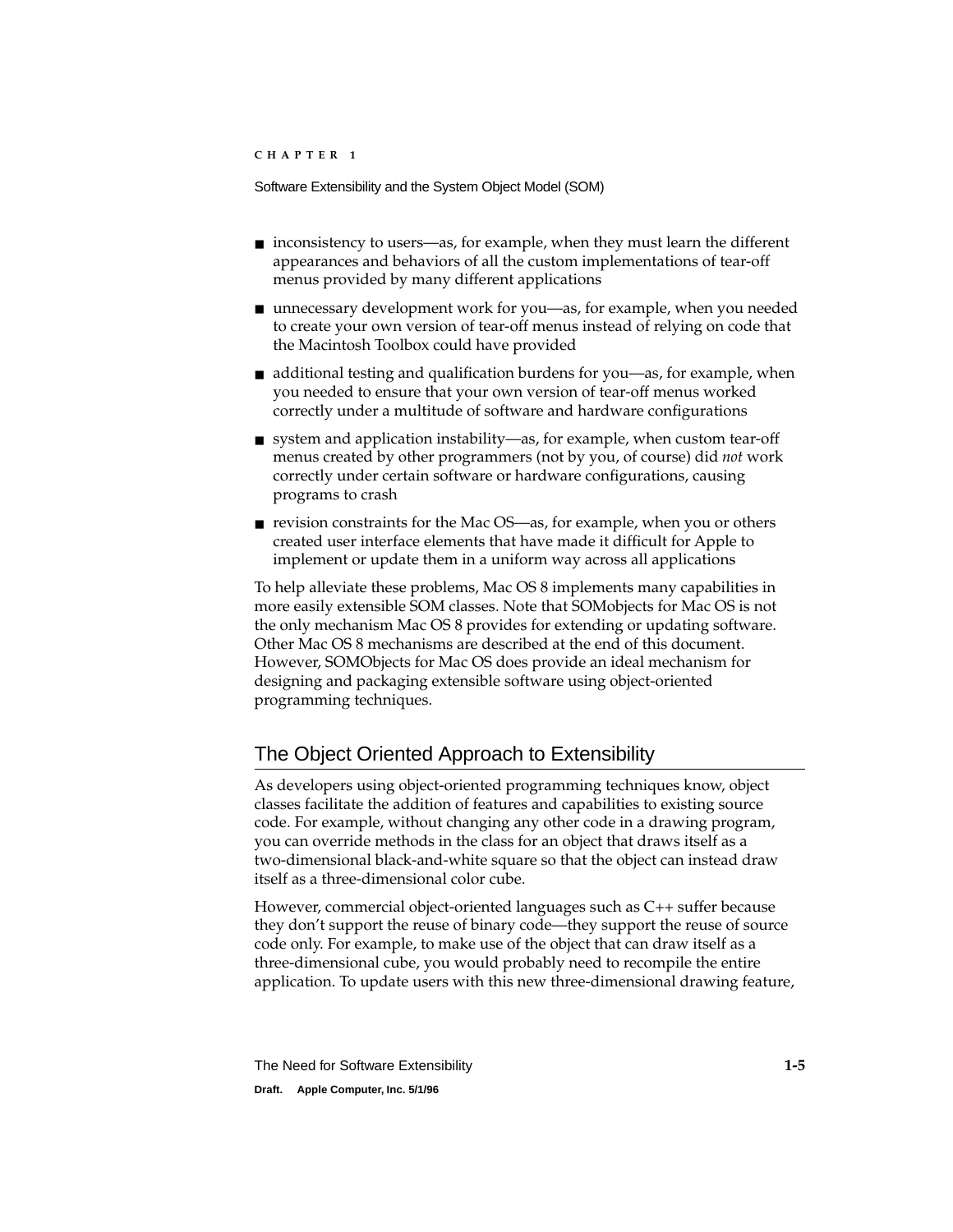<span id="page-7-0"></span>it would be much simpler if you could simply distribute an updated class library instead of sending a completely recompiled application.

## The Benefits of the System Object Model

The System Object Model (SOM) is most useful for providing an object-oriented programming interface to a shared library. This model supports data encapsulation, inheritance, and polymorphism—the key characteristics of object-oriented programming.

However, unlike other class types (such as C++ classes), SOM classes provide release-to-release binary compatibility. In the future, for example, Apple might add new capabilities to the SOM class for the standard window IDOs. Apple can easily update Mac OS 8 windows by replacing the binary library for a window IDO, and—without being recompiled or relinked—applications will automatically inherit the new window appearance and behaviors. Without the System Object Model, it is difficult for programmers using one object-oriented language to produce shared libraries for use by other object-oriented languages while also maintaining binary compatibility from one release of a product to the next.

While compilers for object-oriented languages produce class libraries that are incompatible with different languages, the SOM approach to object-oriented programming provides compiler and language independence. Binary class libraries can be created in multiple languages—including procedural languages like C as well as object-oriented languages like C++. These libraries, in turn, can be used—and even subclassed—in different languages. For example, an Apple engineer can use her favorite language to write a SOM class for Mac OS 8, and you can use your favorite language to subclass and modify this class. Better yet, an application written in another language can link with the library for this newly modified class.

As you can begin to see, the System Object Model is not a complete implementation language or programming system. Instead, it complements existing languages with which you are already familiar and productive.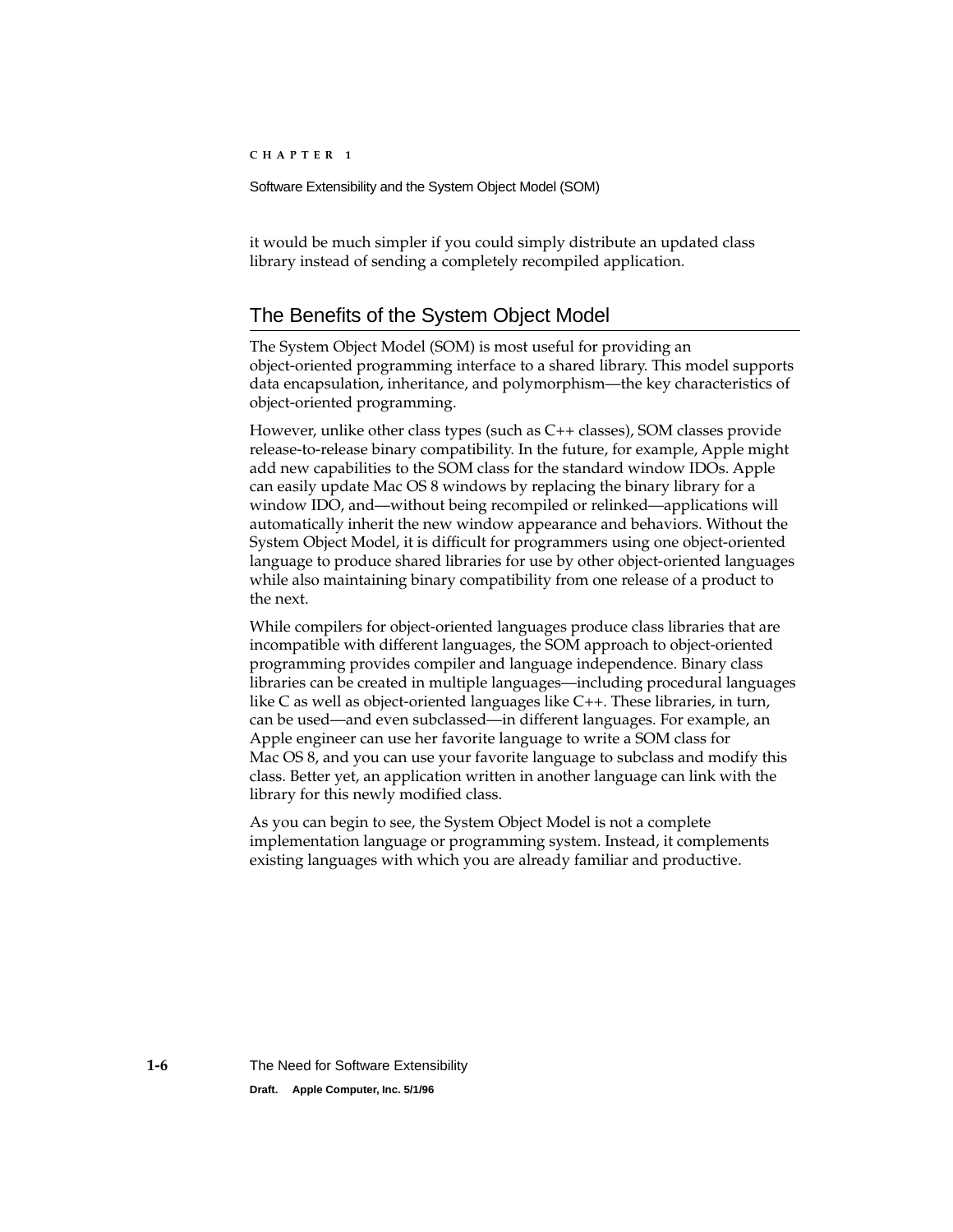# <span id="page-8-0"></span>Using the SOM Classes Provided by Mac OS 8 1

The SOM classes provided by Mac OS 8 allow Apple to update elements of the Mac OS without forcing users to reinstall all of system software. Applications using those elements automatically incorporate the new features without needing to be recompiled themselves. For example, if Apple updates the look of windows in the future, all Mac OS 8 applications will automatically inherit the updated look.

You can also use the SOM classes provided by Mac OS 8 to extend Mac OS 8 features. For example, if you find a compelling reason to create a new type of control, you could subclass the panel for a standard control and override its methods to provide the look and behavior you need for your application.

The majority of developers, however, will use the SOM classes provided by Mac OS 8 without modifying them. To use the standard appearance and behavior of windows, for example, you can use your preferred language, which can be a procedural language like C and Pascal or an object-oriented language like C++, to call the programming interfaces provided by the Mac OS 8 Window Manager. The Window Manager in turn uses a standard window IDO when called by your application. The IDO actually draws the windows.

## Using Unmodified SOM Classes 1

To incorporate an unmodified SOM class library, such as one of the standard panels, you simply link the panel with the compiled version of your source code to create a binary executable file.

Most developers won't need to modify any of the SOM classes provided by Mac OS 8 because they incorporate most of the features that developers have created for themselves in the past; for example, the Mac OS 8 Toolbox provides such common (but previously nonstandard) interface features as floating windows, keyboard equivalents in menus, and tear-off menus. (Even applications that have already created these features in System 7.5 should replace them with the Mac OS 8 versions so that application features all share a consistent appearance, even when users switch between themes.)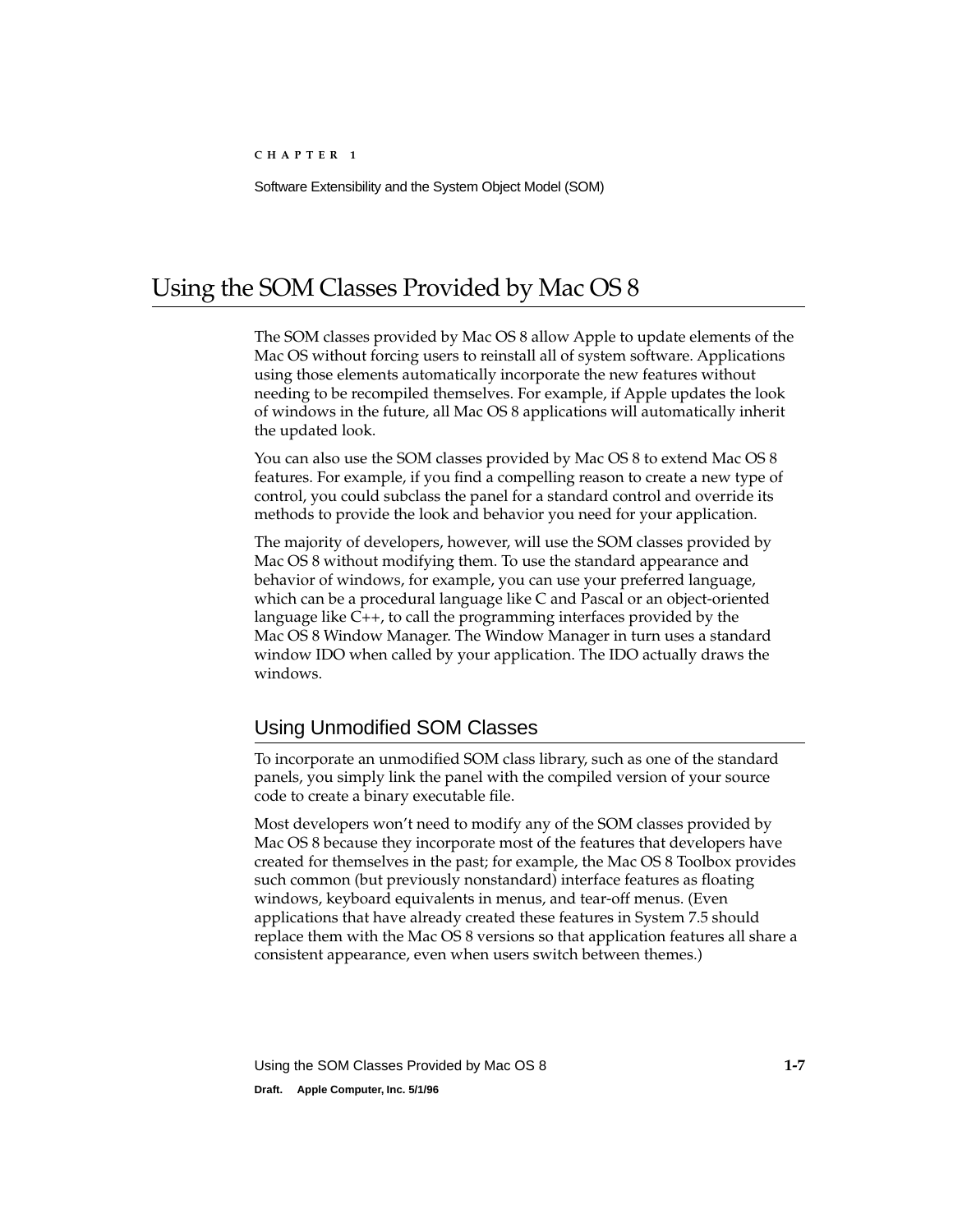#### <span id="page-9-0"></span>**IMPORTANT**

While the majority of developers won't need to modify SOM classes provided by Mac OS 8, a significant number of developers probably will, in order to customize or extend Mac OS 8 features. SOM classes may be created or subclassed in any language for which a developer has a SOM compiler. Therefore, if you develop compilers, Apple hopes that you provide SOM compilers for the languages your products support. ▲

### Modifying SOM Classes 1

Only a minority of developers will need to alter the default behavior or appearance of elements that are implemented as SOM classes in Mac OS 8. For example, to create an entirely new control—such as, say, a throw switch—you can subclass a controls panel and then override its drawing methods. You then link the subclassed panel with your application.

The programming interface to an object class is described in the Interface Definition Language (IDL), a language resembling C++. The IDL file for a class specifies the names of the methods that it supports, its return types, its parameter types, and other types of information. The IDL files for all SOM classes in Mac OS 8 are available to you for development purposes.

To alter a class such as a standard panel, you can use an IDL compiler to generate an implementation template file containing function definitions for each method in the class. The IDL compiler provides emitters that output the implementation template file in various programming languages, such as C and C++. You modify the implementation template file to override any methods for the class. You then use a SOM compiler to create an object file, which you link to your application.

The Interface Definition Language provides a cross-language transportation mechanism. On other platforms, IDL compilers are quickly being supplanted by direct-to-SOM compilers that allow creation of SOM object files without the interim steps involving the IDL compiler and IDL files. Apple hopes that you will help make direct-to-SOM compilers available for Mac OS 8.

To create a subclassed control at runtime, the binary application file uses the programming interfaces defined by the Control Manager, which in turn uses the subclassed panel linked with the application.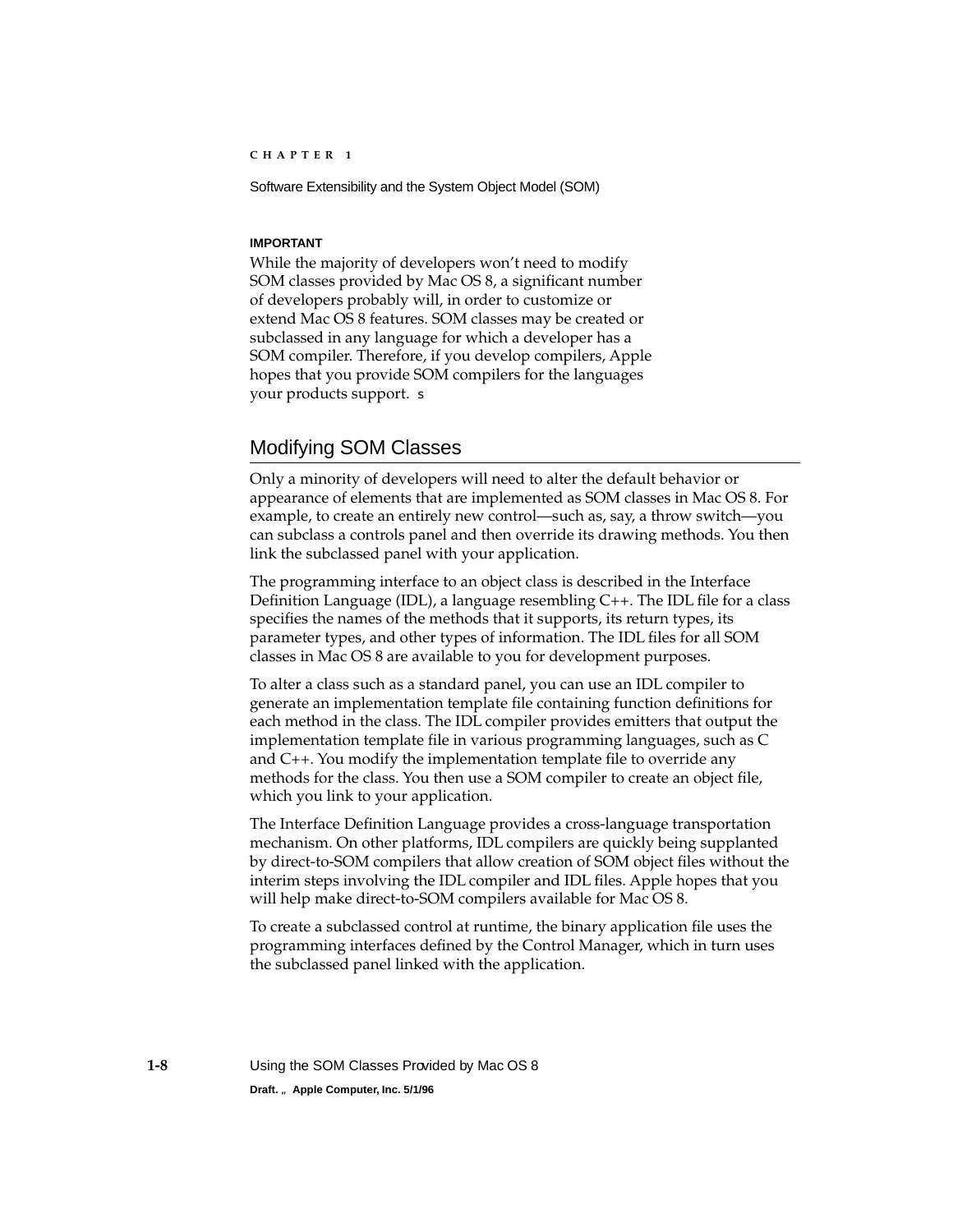# <span id="page-10-0"></span>Creating SOM Classes 1

SOMObjects for Mac OS provides you with an object-oriented approach to extensibility in your own code, too. You can package application features in SOM classes, allowing you to more easily alter and enhance these features in subsequent product revisions. For example, the developer of a tax-preparation application could implement tax calculation code in SOM classes for easier modification every year when the tax laws change.

Another benefit for you is that the System Object Model is an emerging industry standard being implemented on most major operating systems. This simplifies cross-platform development, because you can package application code in SOM libraries, which are then easily ported across systems. For example, the developer of a tax-preparation application could package the code that performs tax calculations as SOM class libraries in Mac OS 8. The developer would not need to revise these libraries when creating products that run on other SOM-supportive operating systems.

To create a SOM class, you can create an IDL file using the Interface Definition Language, use the IDL compiler to create an implementation template file, and use a SOM compiler to create an object file to link with your application, or—as direct-to-SOM compilers become available—you can use a direct-to-SOM compiler to directly create the object file.

# Other Mechanisms for Extending Software in Mac OS 8 1

SOMObjects for Mac OS is not the only mechanism Mac OS 8 provides for extending or updating software. Other ways that you can extend system software include

- using Collection Manager collection tags
- calling Patch Manager functions
- creating background-only programs

Other ways that you can design extensibility into your own products include

■ using OpenDoc components within your application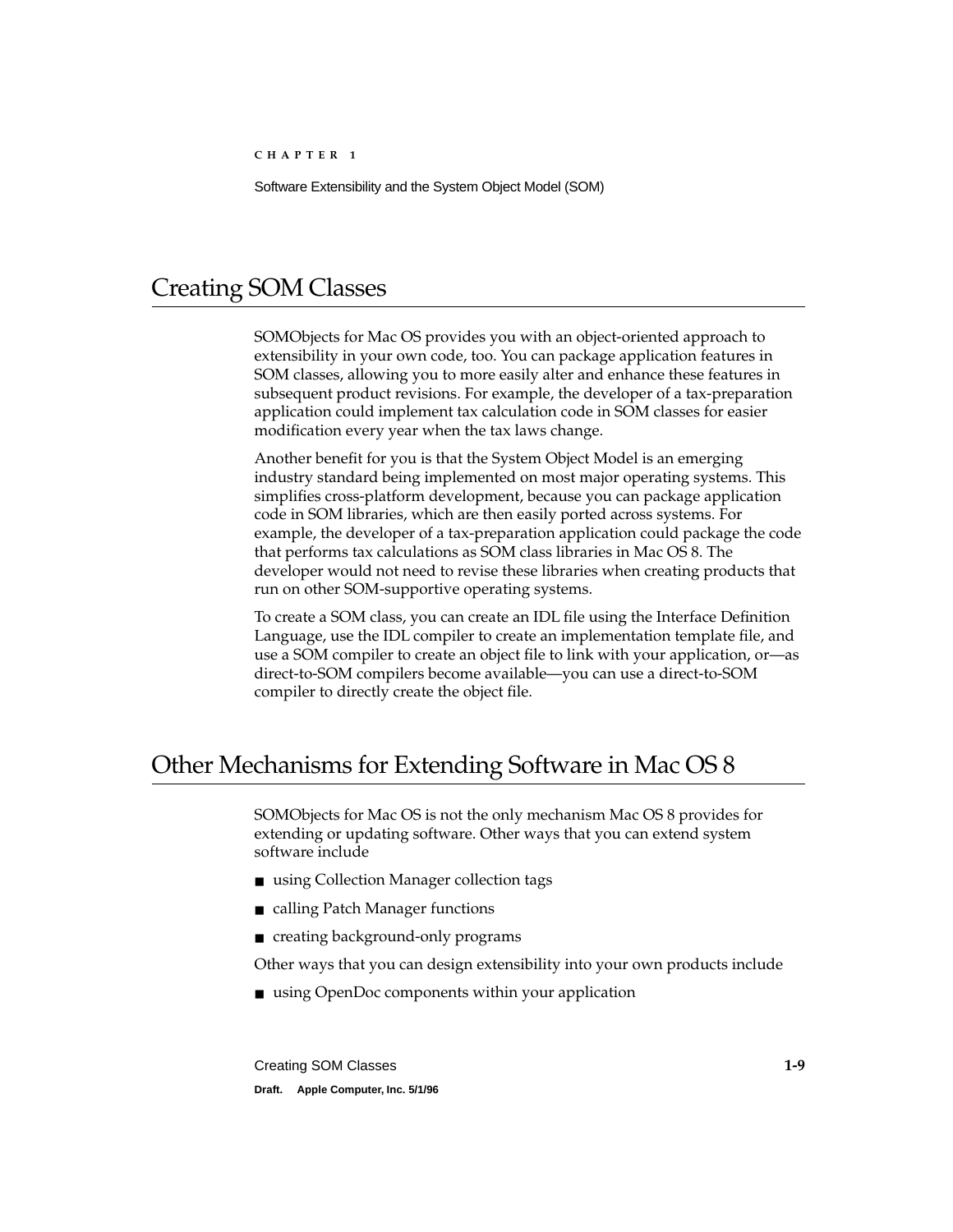- <span id="page-11-0"></span>■ separating code into replaceable, dynamically linked libraries
- separating your products into application programs and background-only programs.

#### **IMPORTANT**

In System 7.5, developers often modify system software by creating files of type 'INIT' and patching a system trap table to effect global changes for all applications. However, Mac OS 8 does not support these System 7-type system extensions. Because the Mac OS 8 runtime environment includes a virtual memory system, multiple address spaces, and concurrent processing (all of which make the system highly dynamic), it does not clone a systemwide global state when launching applications. Therefore, these System 7-type system extensions are unable to simultaneously modify system software for all applications. ▲

The rest of this document introduces the extensibility capabilities of shared libraries, collection tags, the Patch Manager, and background-only programs. See the latest developer release of OpenDoc for more information about creating OpenDoc components.

### **Note**

The Apple Shared Library Manager (ASLM), a shared library technology available on some earlier versions of the Mac OS, is not supported in Mac OS 8.  $\triangleleft$ 

### Shared Libraries 1

An application does not need to use SOMObjects for Mac OS to extend or update its code; it can instead add or replace code fragments packaged as dynamically linked libraries. All executable code and associated data in Mac OS 8 is packaged in shared libraries. The Code Fragment Manager, in turn, loads these libraries into memory and prepares them for execution. (A dynamically linked library is a shared library that exports code or data that can be referenced by another fragment at execution time. All shared libraries, including dynamically linked libraries, are created at program link time.)

Separating software into different, dynamically linked libraries simplifies updating and extending the software. For example, if Apple wants to enhance

**1-10** Other Mechanisms for Extending Software in Mac OS 8 **Draft. Apple Computer, Inc. 5/1/96**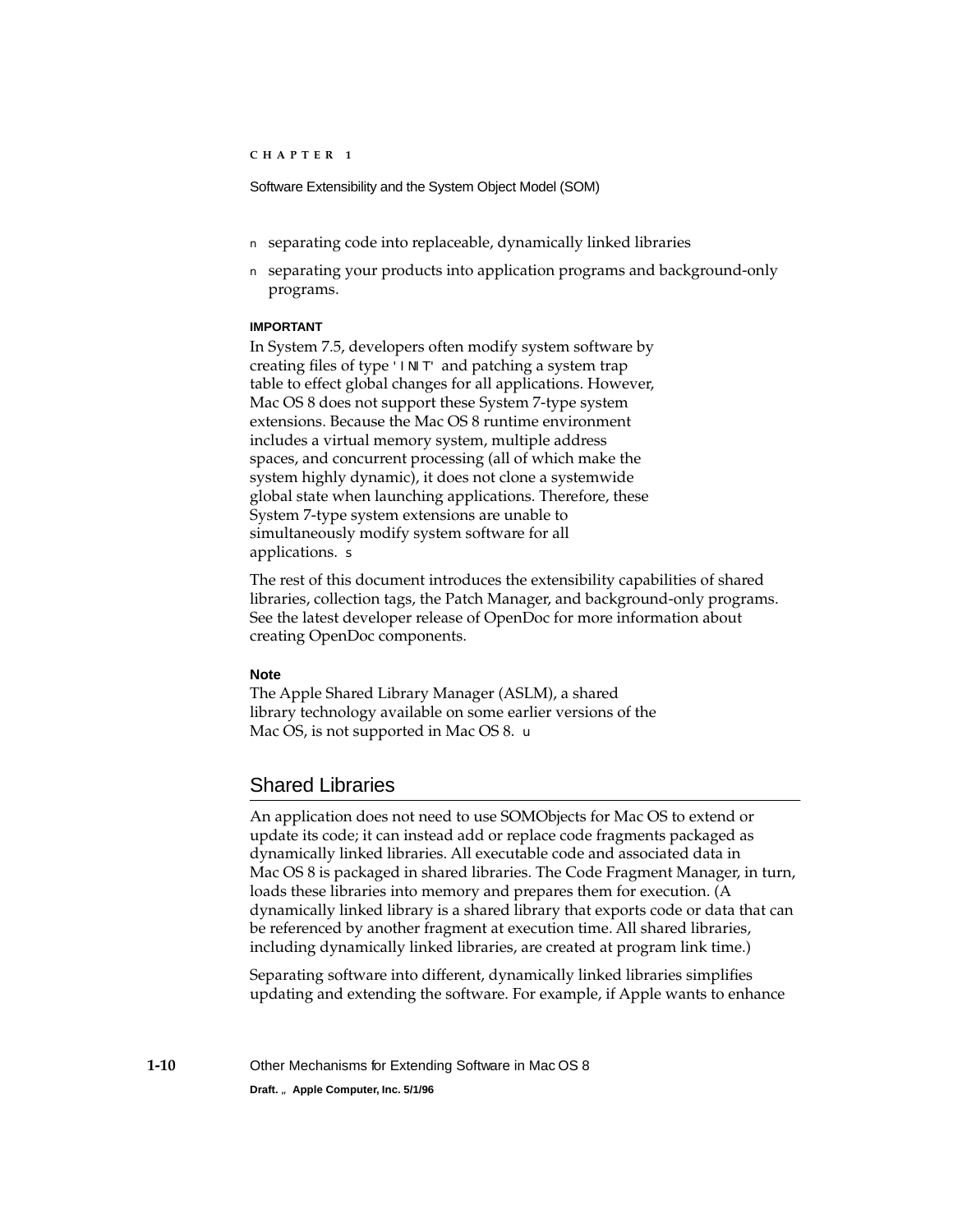<span id="page-12-0"></span>Software Extensibility and the System Object Model (SOM)

QuickDraw 3D in a later release of the Mac OS, Apple can simply replace the library for QuickDraw 3D instead of releasing a new version of the entire operating system. Similarly, you can divide your product into pieces that lend themselves to periodic updates and package these pieces as separate, dynamically linked libraries.

While dynamically linked libraries are useful for easily updating and extending software, the Code Fragment Manager does not inherently support object oriented interfaces. Built on top of the Code Fragment Manager, SOMObjects for Mac OS does provide an ideal mechanism for designing and packaging software when you want to use object-oriented programming techniques as well as provide extensibility in your code.

### Collection Tags 1

Many developers who use standard Mac OS 8 features may also need to add their own data to these features—as, for example, when an application uses a reference constant for identifying a window type. Because Mac OS 8 hides the internal data structures for many of these features from programmers, Mac OS 8 allows you to tag the features with data through the Collection Manager programming interfaces, which were first made available with the release of QuickDraw GX.

Collection tags are also an easy way for applications to change or enrich the attributes of such user interface elements as menus and windows. For example, an application can turn a regular menu into a tear-off menu by simply adding the tear-off tag to the menu with a single Collection Manager call.

Mac OS 8 defines a standard set of collection tags—such as color, tear-off, keyboard equivalent, and title-bar icon tags. An application can modify the standard collection tags, and it can define custom collection tags—such as sounds to play, special action procedures, and pieces of data—for its own use.

### The Patch Manager 1

In versions of Mac system software that preceded Mac OS 8, developers often modified the behavior of a particular system software manager by patching routines in its trap table. In Mac OS 8, however, such patching is heavily constrained.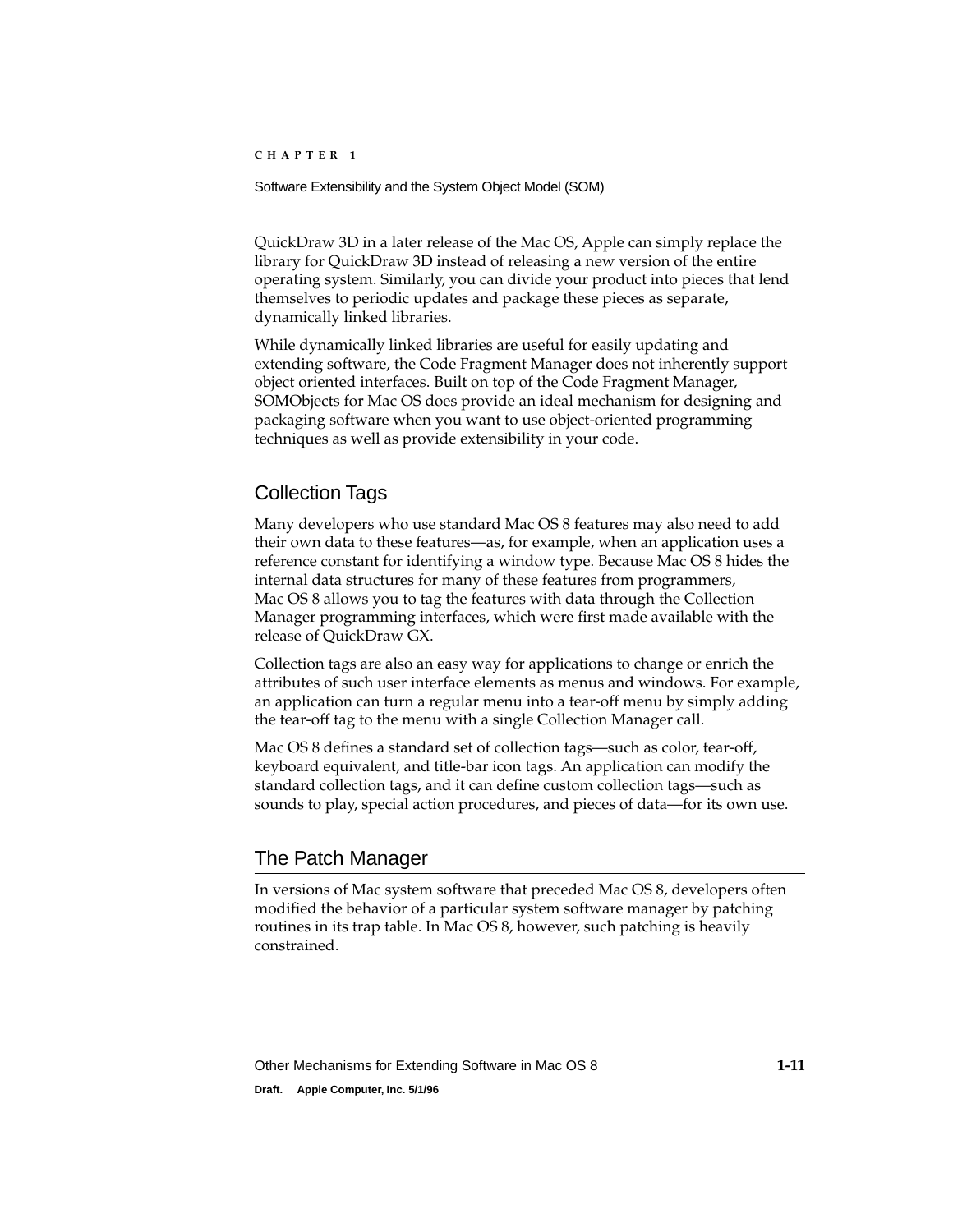<span id="page-13-0"></span>Software Extensibility and the System Object Model (SOM)

First of all, PowerPC processors do not use trap tables. Therefore, when software patches A-traps, Mac OS 8 must emulate the 68K processor and an A5 world. This appreciably slows software performance.

Secondly, because of the Mac OS 8 runtime environment, it is very difficult to set global state data with a patch, thereby constraining it to work reliably only with local effect—that is, within only one process at time.

For these reasons, Apple discourages patching of system software routines. However, it is clear from experience that patching is sometimes necessary. Therefore Mac OS 8 supplies a Patch Manager that defines a new patching API. When patching is necessary, this API simplifies your work and helps ensure that your patch is made correctly.

Using the Patch Manager, you can patch system software routines for one application at a time. A developer that packages a patch in a shared library and makes it available to all applications on the system allows the patch to be instantiated in every process that calls the library. However, even with the help of the Patch Manager, it is very difficult for a patch to set global state data.

The file "Patch Manager" (in the folder Developer Documentation: OS Documents) on this CD provides detailed information about Mac OS 8's new patching mechanism.

### Background-Only Programs 1

You can also extend Mac OS 8 by using server processes to create background-only programs. For example, you can create a background-only program that watches for electronic mail and alerts users to the arrival of mail. By supporting a server-client relationship with application programs, this background-only program could also help users read and reply to mail from within any application program. In this way, background-only programs can extend Mac OS 8 with new or improved systemwide capabilities.

Similarly, you can enhance the extensibility of your products by separating them into application programs that interact with users and background-only programs that process data and perform time-consuming I/O and compute-intensive operations. Then, for example, if you wanted to extend your product's user interface capabilities, you could replace your application program and leave your compute-intensive programs untouched; likewise, you could update the computer-intensive portions of your product and leave your user interface portion alone.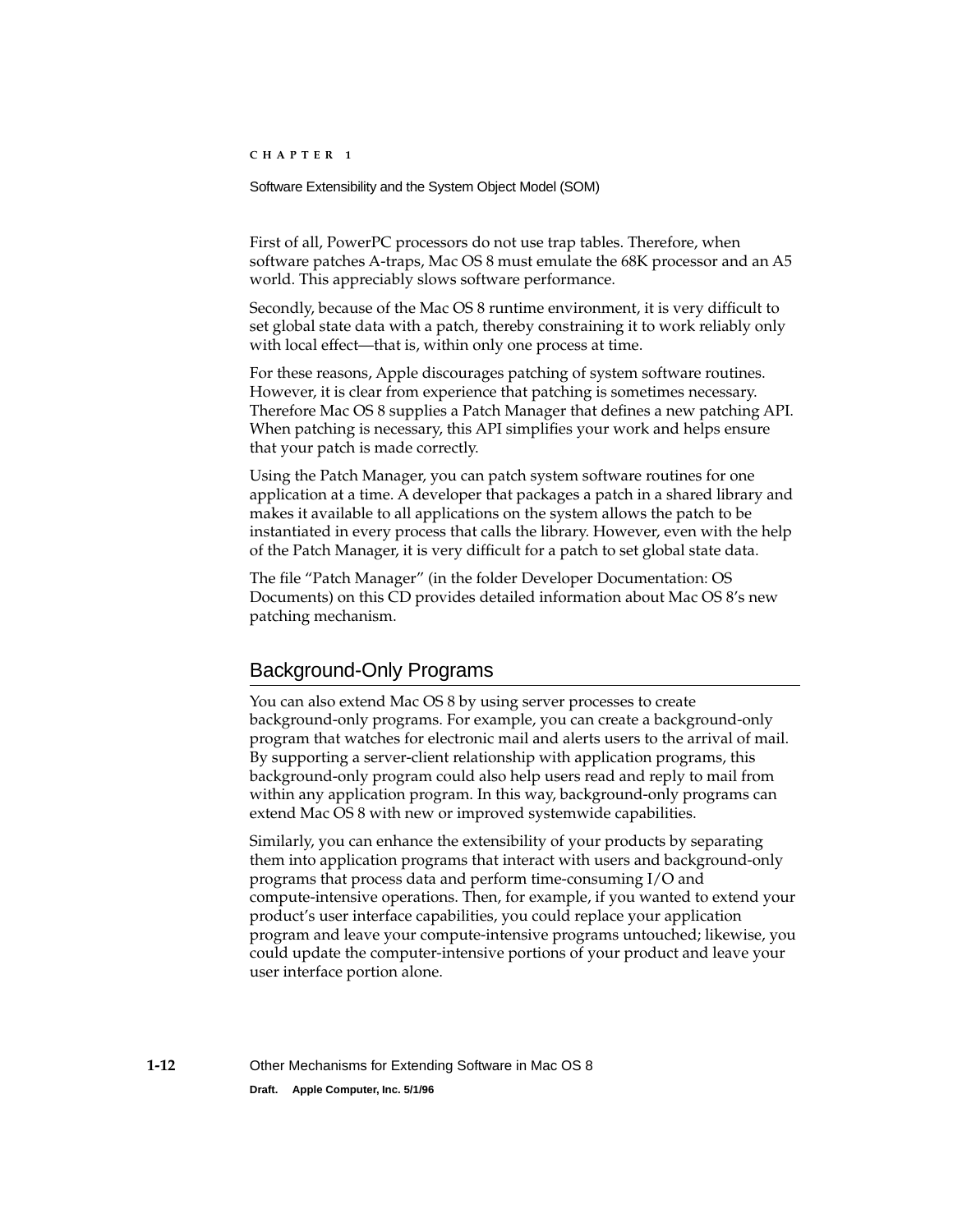Software Extensibility and the System Object Model (SOM)

See the file "Intro to Kernel and OS Services" in the OS Documents folder on this CD for more information about processes.